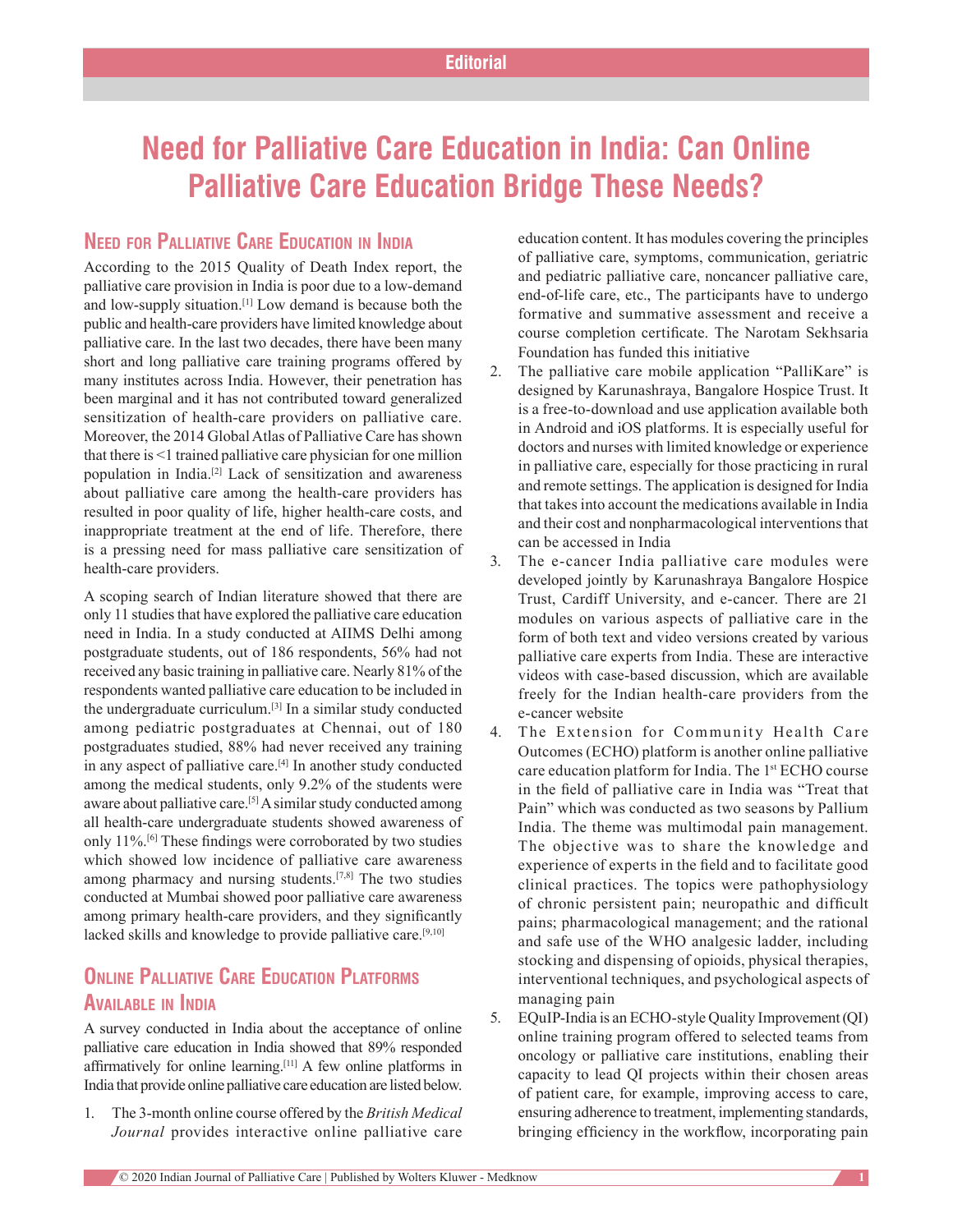policy, and facilitating earlier discharge. The EQuIP India is a project-based experiential learning conducted by the Stanford Medicine and QI‑Hub India, based at the National Cancer Grid (NCG), India

- 6. The Project ECHO Protection and Preservation Committee is the first ECHO on pediatric palliative care in the world hosted by the joint collaboration of a local nongovernmental organization (NGO) from Hyderabad, Pain Relief and Palliative Care Society, and an international NGO, Two Worlds Cancer Collaboration. The ECHO is a virtual platform that facilitates sharing knowledge, experiences, and challenges of pediatric palliative care between those practicing it and those who want to do more of it in their present work scope. It allows real-time discussion, which is valuable considering the global expertise shared by the speakers from all over the world and translating it to appropriate cultural and regional subtext by the participants. Access to video recordings, learning points, and related resources makes it more than "just a one-time session," and these resources are available in the web for future access. Apart from pediatric palliative care, there were other ECHO online palliative care programs such as renal supportive care
- 7. Palliative Care Always India is an online, free-access, self-paced, high-quality Stanford Certificate Course for health-care practitioners, patients, and caregivers with a global as well as Indian perspective on palliative care. It is an initiative by the NCG, India, in collaboration with Stanford Medicine. The topics are covered through evaluated modules on symptom management, effective communication, psycho‑social support, expressions of empathy, transitions in goals of care, shared decision-making, and end-of-life care. The special section – "Focus on India" – put together by a team from the NCG deals with the cultural nuances, family dynamics, policies, and systems influencing palliative care practices in India.

## **Can Online Palliative Care Education Bridge These Needs?**

Palliative care education is divided into specialist education, generalist education, and palliative approach. Specialist education includes longer courses where the provider solely practices the specialty and can address complex palliative care needs of the patients. The generalist education includes short courses which will enable the specialists or general practitioners to practice palliative care alongside their primary specialty or general practice. They see patients with less complex needs and act as a liaison between the specialists and other health‑care providers. The palliative approach is where all the health-care providers dealing with chronic and life-limiting conditions should have basic palliative care skills, understand the principles of palliative care, and apply it in their practice. The online palliative care education would help in achieving

a palliative care approach in a large population of health-care providers quickly and efficiently.

The potential advantages of an online education program are access, convenience, and ease of learning in a phased manner. However, the downside is the lack of supervision and clinical mentorship for a beginner can be challenging. Moreover, the content has to be standardized, peer reviewed, and presented in an interactive manner to facilitate learning. Although the online education platform can provide a theoretical knowledge, it has to be complemented by hands‑on training. The online palliative care education may facilitate mass sensitization and awareness about palliative care. However, its translation into clinical practice without hands‑on training will be challenging.

#### **Acknowledgment**

I acknowledge and thank Dr. Nagesh Simha, Dr. Nandini Vallath, and Dr. Spandana Rayala for providing information on online palliative care education in India.

#### **Naveen Salins**

Department of Palliative Medicine and Supportive Care, Kasturba Medical College, MAHE, Manipal, Karnataka, India

**Address for correspondence:** Dr. Naveen Salins, Department of Palliative Medicine and Supportive Care, Kasturba Medical College, MAHE, Manipal, Karnataka, India. E‑mail: naveensalins@gmail.com

> **Submitted:** 13-Jan-20 **Accepted:** 13-Jan-20 **Published:** 28-Jan-20

#### **References**

- 1. The Economist Intelligence Unit. The 2015 Quality of Death Index: Ranking palliative Care Across the World. London: The Economist Intelligence Unit. 2015:15.
- 2. Connor S, Bermedo MC. Global Atlas of Palliative Care at the End of Life; 2014.
- 3. Patel A, Deo S, Bhatnagar S. A survey of medical professionals in an apex tertiary care hospital to assess awareness, interest, practices, and knowledge in palliative care: A descriptive cross‑sectional study. Indian J Palliat Care 2019;25:172‑80.
- 4. Latha MS, Thirugnanasambandam RP, Balakrishnan N, Meghanathan HS, Moorthy A, Venkatraman P, *et al*. The need of pediatric palliative care education among pediatric postgraduates in South India. Indian J Pediatr 2014;81:455‑9.
- 5. Radhika S, Tanveer R, Adinarayanan S, Sarkar S, Suresh K, Vetri S. Effectiveness of different methods of health education on knowledge and attitude regarding palliative care among college students in urban Puducherry: A pre‑post intervention study. Int J Adolesc Med Health 2019. pii:/j/ijamh.ahead‑of‑print/ijamh‑2019‑0058/ijamh‑2019‑0058. xml.
- 6. Sadhu S, Salins NS, Kamath A. Palliative care awareness among Indian undergraduate health care students: A needs‑assessment study to determine incorporation of palliative care education in undergraduate medical, nursing and allied health education. Indian J Palliat Care 2010;16:154‑9.
- 7. Karkada S, Nayak BS, Malathi. Awareness of palliative care among diploma nursing students. Indian J Palliat Care 2011;17:20‑3.
- 8. Sujatha R, Jayagowri K. Assessment of palliative care awareness among undergraduate healthcare students. J Clin Diagn Res 2017;11:JC06-10.
- 9. Damani A, Ghoshal A, Dighe M, Dhiliwal S, Muckaden M. Exploring education and training needs in palliative care among family physicians in Mumbai: A Qualitative Study. Indian J Palliat Care 2018;24:139-44.